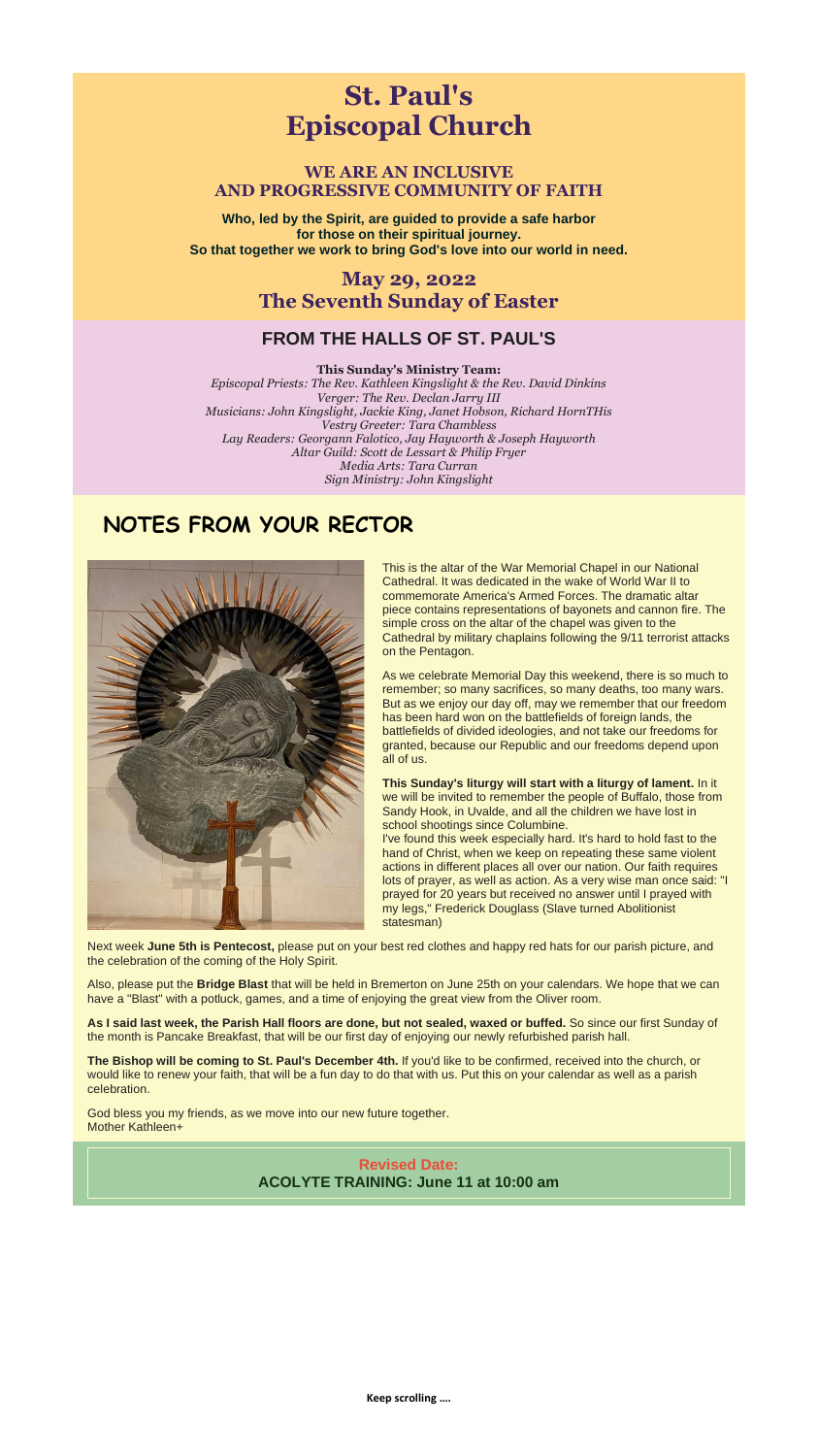**Keep scrolling ….**

Have you felt a calling to do something special in the Lord's service since we have left the Covid Catacombs and returned to our lovely Nave? Perhaps you would like to serve at the altar as an acolyte and assist our priests as they lead us in the Eucharist?

As an acolyte for 47 years, I can testify what a blessing it is to serve at the Lord's altar. Anyone can be an acolyte from second graders big enough to carry a candle (remember an acolyte is as light bearer) to an septuagenarian who can carry the Processional Cross. Being an acolyte is spiritually uplifting, and you get to dress in cool outfits, ring bells, and fetch and carry neat stuff for our priests.



There will be an "Introduction to Acolyting" class in the Nave on Saturday, May 28th at 10:00 AM. It will be informative and fun. This will also count as training for our new Licensed Eucharistic Ministers.

This is a "Save the Date" notice. More information will be forthcoming.

VERGER DECLAN JARRY III

## **COFFEE HOUR**



**I'm hearing from everyone how much they LOVE having coffee hour again!**

So here is our new plan for our coffee drinking, and time to socialize on Sunday's after church:

**1st Sunday - Pancake Breakfast in PH 2nd - Coffee hour in the Oliver room 3rd - Denny's or Family Pancake 4th - Coffee hour in the Oliver Room**

and if there's a **5th Sunday** it will be coffee hour. We hope that this will allow our volunteers to be spaced in such a way as to not be overwhelmed, AND a chance for us to rebuild those relationships challenged by the last couple of years. Also, on those restaurant Sundays, perhaps we can get into the habit of taking newcomers to breakfast on our dollar!

will meet on Wednesday, June 1 at 9:30 am in the Oliver Room. We will discuss the readings for the following Sunday.

**We look forward to others who will step forward to becoming involved.**

#### **The Book Group Of St. Paul's meets every Monday evening at 6:30 pm via Zoom.**

The St. Paul's Book Group has selected **Waking Up White: And Finding Myself in the Story of Race** by Debbie Irving for our new book to read starting Monday, December 13.

This book is part of the Episcopal Church Sacred Ground curriculum and is being read by our Vestry. It is a book for us to discuss "White Privilege." A book written from the author's personal journey as a privileged white person in the U.S. learning about the racial divide.

The book group feels that by reading the book aloud each week, we will be able to focus on the journey of racial reconciliation, take time to discuss the chapter questions, and learn from each other. Come and join us; books can be purchased, checked out at the library, or you can just listen. **When was the last time you listened to a whole book being read by friends?**



Peace to You, Call if you have questions or just join in. Katherine Adams 360-377-9942

Join Zoom Meeting

[https://us02web.zoom.us/j/85253008185?pwd=U0dVUjYrTHBtSnFIUlZaa2Z2UURDZz09](https://r20.rs6.net/tn.jsp?f=001smPzftrDGqcFRwaa3NJ8_3k9u2w3tubMRFVwYnM3vX0lTt90D1hyGDMbKUJMpPminrIIA9TX5u7W22w1_dPhhygQmFSsqAK4glJp14TsdLziTjWnuJHYmGVkVakuUKObIA0m_Af7K2qX6aaHH_oSx2NFVVt1oB8shVNdqI0lvm4P0Q5oQz__DDy-7nbvWjhdmmMVCs1H48XeSOo4J-1-tXOc2m24IfNU&c=Sz6pXFn8J9b-FcadEvElUioJ7YKByX6LkgUX8vIvaynQKKWnWSo_5g==&ch=O0Liy_TZjI0pcEB5f8NNIQC8AwgqnJfQ7KROS-Cl7LqLsJCoXvwMsQ==)

Meeting ID: 852 5300 8185 Passcode: journey One tap mobile +12532158782,,85253008185#,,,,\*2765104# US (Tacoma) +16699006833,,85253008185#,,,,\*2765104# US (San Jose)

#### **St. Paul's Bible Study**

The readings are: Acts 2:1-21 Psalm 104: 25-35, 37 Romans 8:14-17 John 14:8-17, (25-27)

All are welcome! Contact Sue Ahrens at 360.471.2139 with any questions.



See you on Wednesday!